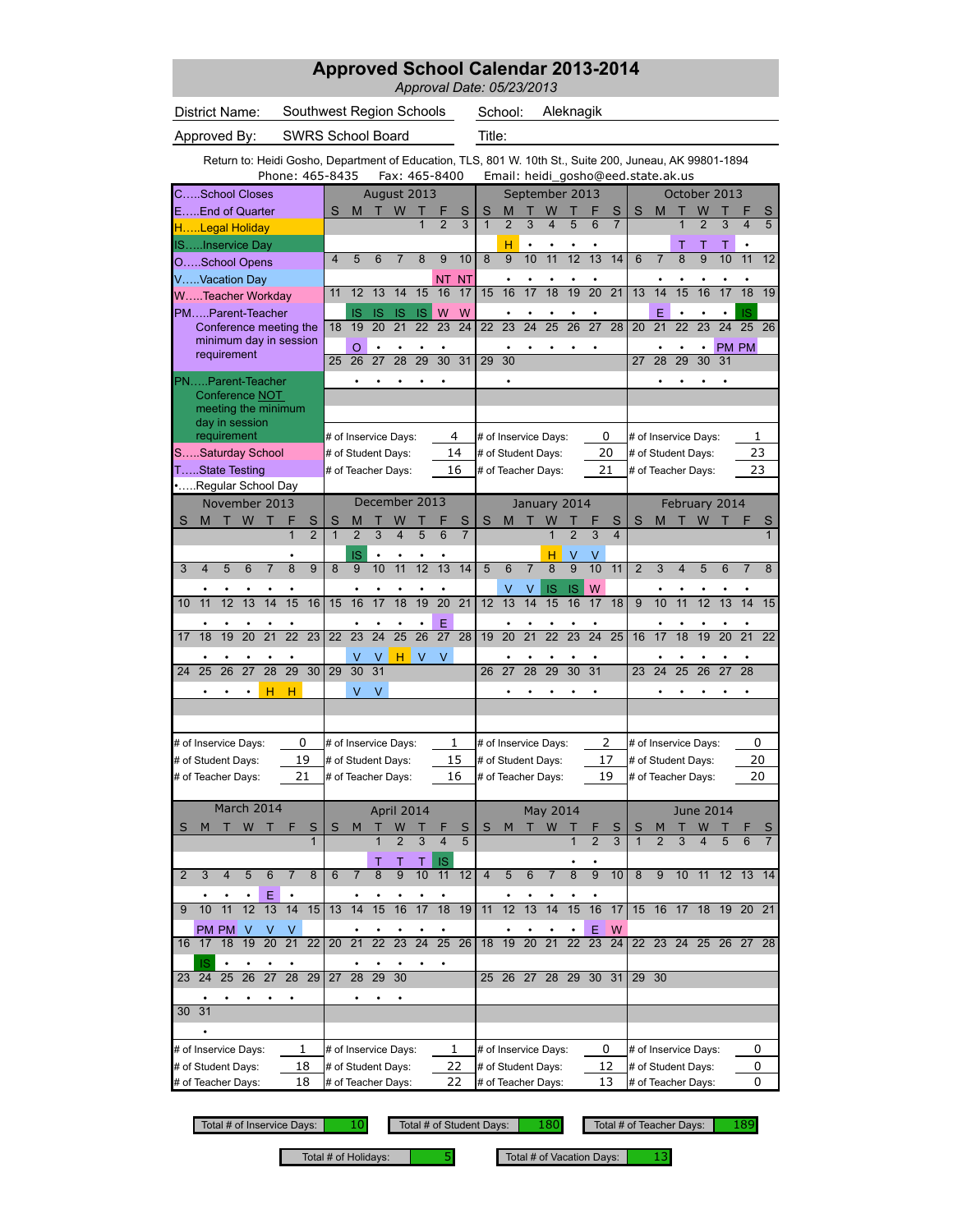|                                                                                                         |                                    | <b>Approved School Calendar 2013-2014</b> |                 |                 |                 |                      |                 | Approval Date: 05/23/2013 |                                    |                 |                 |                 |                 |                         |                    |                |                      |                  |                 |                         |                 |
|---------------------------------------------------------------------------------------------------------|------------------------------------|-------------------------------------------|-----------------|-----------------|-----------------|----------------------|-----------------|---------------------------|------------------------------------|-----------------|-----------------|-----------------|-----------------|-------------------------|--------------------|----------------|----------------------|------------------|-----------------|-------------------------|-----------------|
| <b>District Name:</b>                                                                                   | Southwest Region Schools           |                                           |                 |                 |                 |                      |                 |                           | School:                            |                 | Ekwok           |                 |                 |                         |                    |                |                      |                  |                 |                         |                 |
| Approved By:                                                                                            | <b>SWRS School Board</b>           |                                           |                 |                 |                 |                      |                 | Title:                    |                                    |                 |                 |                 |                 |                         |                    |                |                      |                  |                 |                         |                 |
| Return to: Heidi Gosho, Department of Education, TLS, 801 W. 10th St., Suite 200, Juneau, AK 99801-1894 | Phone: 465-8435                    |                                           |                 | Fax: 465-8400   |                 |                      |                 |                           | Email: heidi_gosho@eed.state.ak.us |                 |                 |                 |                 |                         |                    |                |                      |                  |                 |                         |                 |
| CSchool Closes                                                                                          |                                    |                                           |                 | August 2013     |                 |                      |                 |                           |                                    |                 | September 2013  |                 |                 |                         |                    |                | October 2013         |                  |                 |                         |                 |
| EEnd of Quarter                                                                                         |                                    | S<br>M                                    | т               | W               | Т               | F                    | S               | S                         | M                                  |                 | W               |                 | F               | S                       | S                  | M              | т                    | W                |                 | F                       | S               |
| HLegal Holiday                                                                                          |                                    |                                           |                 |                 | $\mathbf{1}$    | $\overline{2}$       | 3               | $\mathbf{1}$              | $\overline{2}$                     | 3               | $\overline{4}$  | 5               | 6               | $\overline{7}$          |                    |                | 1                    | $\overline{2}$   | 3               | $\overline{\mathbf{4}}$ | 5               |
| ISInservice Day                                                                                         |                                    |                                           |                 |                 |                 |                      |                 |                           | н                                  |                 |                 |                 |                 |                         |                    |                |                      |                  |                 |                         |                 |
| OSchool Opens                                                                                           |                                    | 5<br>$\overline{\mathbf{4}}$              | 6               | $\overline{7}$  | 8               | 9                    | 10              | $\overline{8}$            | $\overline{9}$                     | 10              | 11              | 12              | 13              | 14                      | 6                  | $\overline{7}$ | 8                    | $\overline{9}$   | 10              | 11                      | 12              |
| VVacation Day<br>WTeacher Workday                                                                       |                                    | 12<br>11                                  | 13              | 14              | 15              | <b>NT</b><br>16      | <b>NT</b><br>17 | 15                        | ٠<br>16                            | 17              | 18              | 19              | 20              | $\overline{21}$         | 13                 | 14             | 15                   | 16               | 17              | $\overline{18}$         | S<br>19         |
| PMParent-Teacher                                                                                        |                                    | IS                                        | IS              | IS              | IS              | W                    | W               |                           |                                    |                 |                 |                 |                 |                         |                    | Е              | $\bullet$            |                  |                 | IS                      |                 |
| Conference meeting the                                                                                  |                                    | 18<br>19                                  | 20              | 21              | 22              | 23                   | 24              | 22                        | 23                                 | 24              | 25              | 26              | 27              | 28                      | 20                 | 21             | 22                   | 23               | 24              | 25                      | 26              |
| minimum day in session                                                                                  |                                    | O                                         | $\vee$          |                 |                 |                      |                 |                           |                                    |                 |                 |                 |                 |                         |                    |                | <b>PM PM</b>         |                  |                 |                         |                 |
| requirement                                                                                             |                                    | 25<br>26                                  | 27              | 28              | 29              | $\overline{30}$      | 31              | 29                        | 30                                 |                 |                 |                 |                 |                         | 27                 | 28             | 29                   | 30               | 31              |                         |                 |
| PNParent-Teacher                                                                                        |                                    |                                           |                 |                 |                 |                      |                 |                           | ٠                                  |                 |                 |                 |                 |                         |                    |                |                      |                  |                 |                         |                 |
| Conference NOT<br>meeting the minimum                                                                   |                                    |                                           |                 |                 |                 |                      |                 |                           |                                    |                 |                 |                 |                 |                         |                    |                |                      |                  |                 |                         |                 |
| day in session                                                                                          |                                    |                                           |                 |                 |                 |                      |                 |                           |                                    |                 |                 |                 |                 |                         |                    |                |                      |                  |                 |                         |                 |
| requirement                                                                                             |                                    | # of Inservice Days:                      |                 |                 |                 |                      | 4               |                           | # of Inservice Days:               |                 |                 |                 | 0               |                         |                    |                | # of Inservice Days: |                  |                 | 1                       |                 |
| SSaturday School                                                                                        |                                    | # of Student Days:                        |                 |                 |                 |                      | 13              |                           | # of Student Days:                 |                 |                 |                 | 20              |                         |                    |                | # of Student Days:   |                  |                 | 24                      |                 |
| TState Testing<br>Regular School Day                                                                    |                                    | # of Teacher Days:                        |                 |                 |                 |                      | 15              |                           | # of Teacher Days:                 |                 |                 |                 | 21              |                         |                    |                | # of Teacher Days:   |                  |                 | 24                      |                 |
| November 2013                                                                                           |                                    |                                           | December 2013   |                 |                 |                      |                 |                           |                                    |                 | January 2014    |                 |                 |                         |                    |                | February 2014        |                  |                 |                         |                 |
| W<br>M<br>S                                                                                             | S                                  | S<br>M                                    |                 |                 |                 |                      | S               | S                         | M                                  |                 | W               |                 |                 | S                       | S                  | M              |                      | W                |                 |                         | S               |
|                                                                                                         | $\overline{1}$<br>$\overline{2}$   | $\overline{1}$<br>$\overline{2}$          | $\overline{3}$  | 4               | 5               | $\overline{6}$       | $\overline{7}$  |                           |                                    |                 | $\overline{1}$  | $\overline{2}$  | $\overline{3}$  | $\overline{\mathbf{4}}$ |                    |                |                      |                  |                 |                         | 1               |
|                                                                                                         |                                    |                                           |                 |                 |                 |                      |                 |                           |                                    |                 | н               | V               |                 |                         |                    |                |                      |                  |                 |                         |                 |
| 5<br>6<br>3<br>4<br>7                                                                                   | 9<br>8                             | 8<br>9                                    | 10              | 11              | 12              | 13                   | 14              | 5                         | 6                                  | $\overline{7}$  | 8               | 9               | 10              | 11                      | $\overline{2}$     | 3              | 4                    | 5                | 6               | 7                       | 8               |
|                                                                                                         | S                                  |                                           |                 |                 |                 |                      |                 |                           | ٧                                  | ٧               | IS              | IS              | W               |                         |                    |                |                      |                  |                 |                         |                 |
| 11<br>12<br>13<br>14<br>10                                                                              | 15<br>16                           | 15<br>16                                  | 17              | $\overline{18}$ | $\overline{19}$ | $\overline{20}$      | 21              | 12                        | 13                                 | $\overline{14}$ | 15              | 16              | 17              | 18                      | 9                  | 10             | 11                   | $\overline{12}$  | $\overline{13}$ | $\overline{14}$         | 15              |
| 19<br>$\overline{20}$<br>$\overline{21}$<br>18<br>17                                                    | $\overline{22}$<br>$\overline{23}$ | 23<br>22                                  | $\overline{24}$ | $\overline{25}$ | $\overline{26}$ | E<br>$\overline{27}$ | $\overline{28}$ | 19                        | $\overline{20}$                    | $\overline{21}$ | $\overline{22}$ | $\overline{23}$ | $\overline{24}$ | $\overline{25}$         | 16                 | 17             | $\overline{18}$      | 19               | $\overline{20}$ | IS<br>21                | $\overline{22}$ |
| ٠                                                                                                       | ٠                                  | V                                         | V               | н               | V               | $\vee$               |                 |                           | $\bullet$                          | ٠               | ٠               | ٠               | ٠               |                         |                    | ٠              | ٠                    | ٠                |                 | ٠                       |                 |
| $\overline{27}$<br>$\overline{28}$<br>26<br>25<br>24                                                    | $\overline{29}$<br>30              | 30<br>29                                  | $\overline{31}$ |                 |                 |                      |                 | 26                        | 27                                 | 28              | 29              | 30              | $\overline{31}$ |                         | 23                 | 24             | 25                   | 26               | 27              | 28                      |                 |
| V<br>IS<br>н                                                                                            | н                                  | $\vee$                                    | $\vee$          |                 |                 |                      |                 |                           |                                    |                 |                 |                 |                 |                         |                    |                |                      |                  |                 |                         |                 |
|                                                                                                         |                                    |                                           |                 |                 |                 |                      |                 |                           |                                    |                 |                 |                 |                 |                         |                    |                |                      |                  |                 |                         |                 |
|                                                                                                         |                                    |                                           |                 |                 |                 |                      |                 |                           |                                    |                 |                 |                 |                 |                         |                    |                |                      |                  |                 |                         |                 |
| # of Inservice Days:                                                                                    | 1                                  | # of Inservice Days:                      |                 |                 |                 | 0                    |                 |                           | # of Inservice Days:               |                 |                 |                 | 2               |                         |                    |                | # of Inservice Days: |                  |                 | 1                       |                 |
| # of Student Days:                                                                                      | 19                                 | # of Student Days:                        |                 |                 |                 |                      | 15              |                           | # of Student Days:                 |                 |                 |                 | 17              |                         | # of Student Days: |                |                      |                  |                 | 20                      |                 |
| # of Teacher Days:                                                                                      | 21                                 | # of Teacher Days:                        |                 |                 |                 |                      | 16              |                           | # of Teacher Days:                 |                 |                 |                 | 19              |                         |                    |                | # of Teacher Days:   |                  |                 | 20                      |                 |
| March 2014                                                                                              |                                    |                                           |                 | April 2014      |                 |                      |                 |                           |                                    |                 | May 2014        |                 |                 |                         |                    |                |                      | <b>June 2014</b> |                 |                         |                 |
| W<br>M<br>т<br>S                                                                                        | S                                  | S<br>M                                    |                 | W               |                 |                      | S               | S                         | M                                  |                 | W               |                 |                 | S                       | S                  | M              |                      | W                |                 | F                       |                 |
|                                                                                                         | $\mathbf{1}$                       |                                           |                 | $\overline{2}$  | 3               | $\overline{4}$       | 5               |                           |                                    |                 |                 | 1               | $\overline{2}$  | 3                       | $\mathbf{1}$       | $\overline{2}$ | 3                    | 4                | 5               | 6                       | $\overline{7}$  |
|                                                                                                         |                                    |                                           | Τ               | Τ               |                 |                      |                 |                           |                                    |                 |                 |                 |                 |                         |                    |                |                      |                  |                 |                         |                 |
| 3<br>$\overline{4}$<br>5<br>6<br>2                                                                      | 8<br>$\overline{7}$                | 6<br>$\overline{7}$                       | 8               | 9               | 10              | 11                   | 12              | $\overline{4}$            | 5                                  | 6               | $\overline{7}$  | 8               | 9               | 10                      | 8                  | 9              | 10                   | $\overline{11}$  |                 | 12 13 14                |                 |
| Е                                                                                                       | IS                                 |                                           |                 |                 |                 |                      |                 |                           |                                    |                 |                 |                 |                 |                         |                    |                |                      |                  |                 |                         |                 |
| 10<br>11<br>12<br>13<br>9                                                                               | 14<br>15                           | 13<br>14                                  | 15              | 16              | 17              | 18                   | 19              | 11                        | 12                                 | 13              | 14              | 15              | 16              | 17                      | 15                 | 16             | 17                   | 18               | 19              | $20\quad21$             |                 |
| PM PM<br>V<br>V<br>$\overline{20}$<br>18<br>19<br>16<br>17                                              | V<br>$\overline{21}$<br>22         | $\overline{21}$<br>20                     | $\overline{22}$ | 23              | $\overline{24}$ | $\overline{25}$      | $\overline{26}$ | 18                        | 19                                 | 20              | $\overline{21}$ | $\overline{22}$ | Е<br>23         | W<br>24                 | 22                 | 23             | 24                   | 25               | 26              | 27 28                   |                 |
|                                                                                                         |                                    |                                           |                 |                 | ٠               |                      |                 |                           |                                    |                 |                 |                 |                 |                         |                    |                |                      |                  |                 |                         |                 |
| $\overline{25}$<br>$\overline{27}$<br>24<br>26<br>23                                                    | 28 29                              | $\overline{28}$<br>27                     | $\overline{29}$ | 30              |                 | ٠                    |                 |                           | 25 26 27                           |                 | 28 29 30 31     |                 |                 |                         |                    | 29 30          |                      |                  |                 |                         |                 |
|                                                                                                         |                                    |                                           |                 |                 |                 |                      |                 |                           |                                    |                 |                 |                 |                 |                         |                    |                |                      |                  |                 |                         |                 |
| 31<br>30                                                                                                |                                    |                                           |                 |                 |                 |                      |                 |                           |                                    |                 |                 |                 |                 |                         |                    |                |                      |                  |                 |                         |                 |
|                                                                                                         |                                    |                                           |                 |                 |                 |                      |                 |                           |                                    |                 |                 |                 |                 |                         |                    |                |                      |                  |                 |                         |                 |
| # of Inservice Days:                                                                                    | 1                                  | # of Inservice Days:                      |                 |                 |                 |                      | 0               |                           | # of Inservice Days:               |                 |                 |                 | 0               |                         |                    |                | # of Inservice Days: |                  |                 | 0                       |                 |
| # of Student Days:                                                                                      | 18                                 | # of Student Days:                        |                 |                 |                 |                      | 22              |                           | # of Student Days:                 |                 |                 |                 | 12              |                         |                    |                | # of Student Days:   |                  |                 | 0                       |                 |
| # of Teacher Days:                                                                                      | 18                                 | # of Teacher Days:                        |                 |                 |                 |                      | 22              |                           | # of Teacher Days:                 |                 |                 |                 | 13              |                         |                    |                | # of Teacher Days:   |                  |                 | 0                       |                 |

Total # of Holidays:  $\begin{array}{|c|c|c|c|c|} \hline \end{array}$  Total # of Vacation Days: 15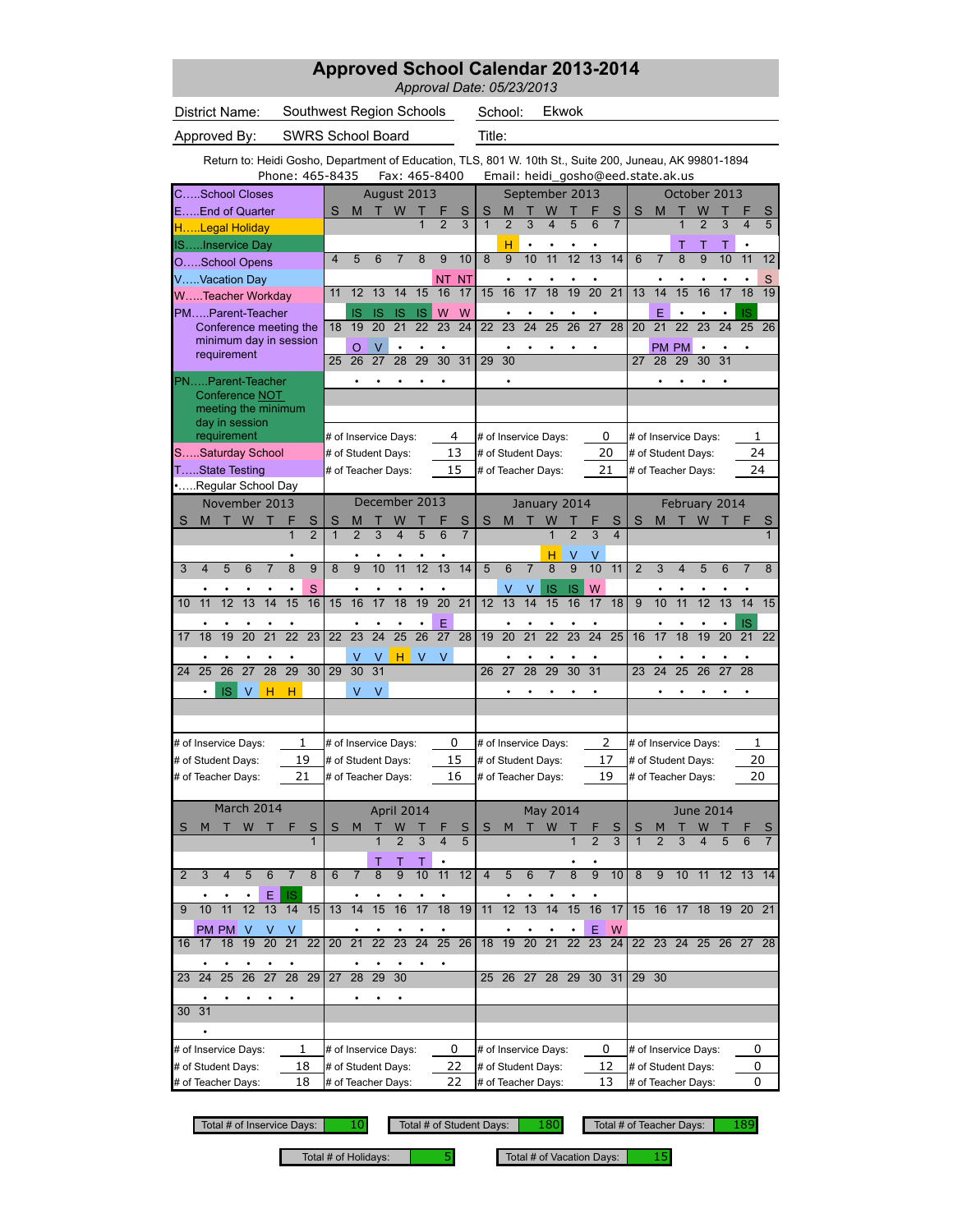|                                                                                                         |                                  | <b>Approved School Calendar 2013-2014</b>                                                        |                 |                 |                 | Approval Date: 05/23/2013 |                 |                         |                      |                 |                         |                 |                 |                         |                                    |                |                    |                      |                 |                 |                 |
|---------------------------------------------------------------------------------------------------------|----------------------------------|--------------------------------------------------------------------------------------------------|-----------------|-----------------|-----------------|---------------------------|-----------------|-------------------------|----------------------|-----------------|-------------------------|-----------------|-----------------|-------------------------|------------------------------------|----------------|--------------------|----------------------|-----------------|-----------------|-----------------|
| <b>District Name:</b>                                                                                   | Southwest Region Schools         |                                                                                                  |                 |                 |                 |                           |                 |                         | School:              |                 |                         |                 |                 |                         | Koliganek School                   |                |                    |                      |                 |                 |                 |
| Approved By:                                                                                            | <b>SWRS School Board</b>         |                                                                                                  |                 |                 |                 |                           |                 | Title:                  |                      |                 |                         |                 |                 |                         |                                    |                |                    |                      |                 |                 |                 |
| Return to: Heidi Gosho, Department of Education, TLS, 801 W. 10th St., Suite 200, Juneau, AK 99801-1894 | Phone: 465-8435                  |                                                                                                  |                 | Fax: 465-8400   |                 |                           |                 |                         |                      |                 |                         |                 |                 |                         | Email: heidi_gosho@eed.state.ak.us |                |                    |                      |                 |                 |                 |
| CSchool Closes                                                                                          |                                  |                                                                                                  |                 | August 2013     |                 |                           |                 |                         |                      |                 | September 2013          |                 |                 |                         |                                    |                |                    | October 2013         |                 |                 |                 |
| E End of Quarter                                                                                        |                                  | S<br>M                                                                                           | т               | W               | Т               | F                         | S               | S                       | M                    | т               | W                       | Т               | F               | S                       | S                                  | M              | т                  | W                    |                 | F               | S               |
| HLegal Holiday                                                                                          |                                  |                                                                                                  |                 |                 | $\mathbf{1}$    | $\overline{2}$            | 3               | $\mathbf{1}$            | $\overline{2}$       | 3               | $\overline{\mathbf{4}}$ | 5               | 6               | $\overline{7}$          |                                    |                | 1                  | $\overline{2}$       | 3               | $\overline{4}$  | 5               |
| ISInservice Day                                                                                         |                                  |                                                                                                  |                 |                 |                 |                           |                 |                         | н                    |                 |                         |                 |                 |                         |                                    |                |                    |                      |                 |                 |                 |
| OSchool Opens                                                                                           |                                  | 5<br>4                                                                                           | 6               | 7               | 8               | 9                         | 10              | 8                       | $\overline{9}$       | 10              | 11                      | $\overline{12}$ | 13              | 14                      | 6                                  | 7              | 8                  | 9                    | 10              | 11              | 12              |
| VVacation Day<br>WTeacher Workday                                                                       |                                  | 11<br>12                                                                                         | 13              | 14              | 15              | NT<br>16                  | <b>NT</b><br>17 | 15                      | ٠<br>16              | 17              | 18                      | 19              | $\overline{20}$ | $\overline{21}$         | 13                                 | 14             | 15                 | 16                   | 17              | 18              | 19              |
| PMParent-Teacher                                                                                        |                                  | <b>IS</b>                                                                                        | IS              | IS              | <b>IS</b>       | W                         | W               |                         |                      |                 |                         |                 |                 |                         |                                    | E              | $\bullet$          |                      |                 | IS              |                 |
| Conference meeting the                                                                                  |                                  | 19<br>18                                                                                         | 20              | 21              | 22              | 23                        | 24              | 22                      | 23                   | 24              | 25                      | 26              | 27              | 28                      | 20                                 | 21             | 22                 | 23                   | 24              | 25              | 26              |
| minimum day in session                                                                                  |                                  | O                                                                                                |                 |                 |                 |                           |                 |                         |                      |                 |                         |                 |                 |                         |                                    |                |                    |                      |                 | PM PM           |                 |
| requirement                                                                                             |                                  | 25<br>26                                                                                         | 27              | 28              | 29              | $\overline{30}$           | 31              | 29                      | 30                   |                 |                         |                 |                 |                         | 27                                 | 28             | 29                 | 30                   | 31              |                 |                 |
| PNParent-Teacher                                                                                        |                                  |                                                                                                  |                 |                 |                 | V                         |                 |                         |                      |                 |                         |                 |                 |                         |                                    |                |                    |                      |                 |                 |                 |
| Conference NOT<br>meeting the minimum                                                                   |                                  |                                                                                                  |                 |                 |                 |                           |                 |                         |                      |                 |                         |                 |                 |                         |                                    |                |                    |                      |                 |                 |                 |
| day in session                                                                                          |                                  |                                                                                                  |                 |                 |                 |                           |                 |                         |                      |                 |                         |                 |                 |                         |                                    |                |                    |                      |                 |                 |                 |
| requirement                                                                                             |                                  | 4<br>0<br># of Inservice Days:<br># of Inservice Days:<br>13<br>20                               |                 |                 |                 |                           |                 |                         |                      |                 |                         |                 |                 |                         |                                    |                |                    | # of Inservice Days: |                 | 1               |                 |
| SSaturday School                                                                                        |                                  | # of Student Days:<br># of Student Days:<br>15<br># of Teacher Days:<br>21<br># of Teacher Days: |                 |                 |                 |                           |                 |                         |                      |                 |                         |                 |                 |                         |                                    |                | # of Student Days: |                      | 23              |                 |                 |
| TState Testing<br>Regular School Day                                                                    |                                  |                                                                                                  |                 |                 |                 |                           |                 |                         |                      |                 |                         |                 |                 |                         |                                    |                | # of Teacher Days: |                      | 23              |                 |                 |
| November 2013                                                                                           |                                  |                                                                                                  | December 2013   |                 |                 |                           |                 |                         |                      |                 | January 2014            |                 |                 |                         |                                    |                |                    | February 2014        |                 |                 |                 |
| W<br>M<br>S                                                                                             | S                                | S<br>М                                                                                           |                 |                 |                 |                           | S               | S                       | M                    |                 | W                       |                 |                 | S                       | S                                  | M              |                    | w                    |                 |                 | S               |
|                                                                                                         | $\overline{2}$<br>1              | $\overline{1}$<br>$\overline{2}$                                                                 | $\overline{3}$  | 4               | 5               | 6                         | $\overline{7}$  |                         |                      |                 | $\overline{1}$          | $\overline{2}$  | $\overline{3}$  | $\overline{\mathbf{4}}$ |                                    |                |                    |                      |                 |                 | $\mathbf{1}$    |
|                                                                                                         |                                  |                                                                                                  |                 |                 |                 |                           |                 |                         |                      |                 | н                       | V               |                 |                         |                                    |                |                    |                      |                 |                 |                 |
| 5<br>6<br>7<br>3<br>4                                                                                   | 9<br>8                           | 8<br>9                                                                                           | 10              | 11              | 12              | 13                        | 14              | 5                       | 6                    | 7               | 8                       | 9               | 10              | 11                      | $\overline{2}$                     | 3              | 4                  | 5                    | 6               | 7               | 8               |
|                                                                                                         |                                  |                                                                                                  |                 |                 |                 |                           |                 |                         | ٧                    |                 | IS                      | IS              | W               |                         |                                    |                |                    |                      |                 |                 |                 |
| 12<br>13<br>14<br>11<br>10                                                                              | 15<br>16                         | 15<br>16                                                                                         | 17              | 18              | 19              | $\overline{20}$           | 21              | 12                      | 13                   | 14              | 15                      | 16              | 17              | 18                      | 9                                  | 10             | 11                 | 12                   | 13              | 14              | 15              |
| $\overline{19}$<br>20<br>$\overline{21}$<br>18<br>17                                                    | IS<br>$\overline{23}$<br>22      | $\overline{23}$<br>22                                                                            | $\overline{24}$ | $\overline{25}$ | $\overline{26}$ | E<br>$\overline{27}$      | 28              | 19                      | $\overline{20}$      | $\overline{21}$ | $\overline{22}$         | $\overline{23}$ | $\overline{24}$ | $\overline{25}$         | 16                                 | 17             | $\overline{18}$    | 19                   | $\overline{20}$ | $\overline{21}$ | $\overline{22}$ |
| ٠<br>٠                                                                                                  | ٠                                | V                                                                                                | ٧               | H               | V               | $\vee$                    |                 |                         | ٠                    |                 | ٠                       | $\bullet$       | ٠               |                         |                                    | ٠              | ٠                  |                      |                 | IS              |                 |
| $\overline{27}$<br>$\overline{28}$<br>25<br>26<br>24                                                    | 29<br>30                         | 30<br>29                                                                                         | $\overline{31}$ |                 |                 |                           |                 | 26                      | 27                   | 28              | 29                      | 30              | $\overline{31}$ |                         | 23                                 | 24             | 25                 | 26                   | 27              | 28              |                 |
| н                                                                                                       | н                                | V                                                                                                | V               |                 |                 |                           |                 |                         |                      |                 |                         |                 |                 |                         |                                    |                |                    |                      |                 |                 |                 |
|                                                                                                         |                                  |                                                                                                  |                 |                 |                 |                           |                 |                         |                      |                 |                         |                 |                 |                         |                                    |                |                    |                      |                 |                 |                 |
|                                                                                                         |                                  |                                                                                                  |                 |                 |                 |                           |                 |                         |                      |                 |                         |                 |                 |                         |                                    |                |                    |                      |                 |                 |                 |
| # of Inservice Days:                                                                                    | 1                                | # of Inservice Days:                                                                             |                 |                 |                 |                           | 0               |                         | # of Inservice Days: |                 |                         |                 | 2               |                         |                                    |                |                    | # of Inservice Days: |                 | 1               |                 |
| # of Student Days:                                                                                      | 19                               | # of Student Days:                                                                               |                 |                 |                 |                           | 15              |                         | # of Student Days:   |                 |                         |                 | 17              |                         | # of Student Days:                 |                |                    |                      |                 | 20              |                 |
| # of Teacher Days:                                                                                      | 21                               | # of Teacher Days:                                                                               |                 |                 |                 |                           | 16              |                         | # of Teacher Days:   |                 |                         |                 | 19              |                         |                                    |                |                    | # of Teacher Days:   |                 | 20              |                 |
| March 2014                                                                                              |                                  |                                                                                                  |                 | April 2014      |                 |                           |                 |                         |                      |                 | May 2014                |                 |                 |                         |                                    |                |                    | <b>June 2014</b>     |                 |                 |                 |
| W<br>S<br>M                                                                                             | S                                | S<br>M                                                                                           |                 | W               |                 |                           | S               | S                       | M                    |                 | W                       |                 |                 | S                       | S                                  | M              |                    | W                    |                 | F               | $\mathsf{s}$    |
|                                                                                                         | $\mathbf{1}$                     |                                                                                                  |                 | $\overline{2}$  | 3               | $\overline{\mathbf{4}}$   | 5               |                         |                      |                 |                         | 1               | $\overline{2}$  | 3                       | $\mathbf{1}$                       | $\overline{2}$ | 3                  | 4                    | 5               | 6               | $\overline{7}$  |
|                                                                                                         |                                  |                                                                                                  | Τ               | Τ               | Т               |                           |                 |                         |                      |                 |                         |                 |                 |                         |                                    |                |                    |                      |                 |                 |                 |
| 5<br>$6\overline{6}$<br>3<br>$\overline{4}$<br>2                                                        | $\overline{8}$<br>$\overline{7}$ | 6<br>$\overline{7}$                                                                              | 8               | 9               | 10              | 11                        | 12              | $\overline{\mathbf{4}}$ | 5                    | $6\overline{6}$ | $\overline{7}$          | 8               | 9               | 10                      | 8                                  | 9              | 10                 | 11                   |                 | 12 13 14        |                 |
| Е<br>10                                                                                                 |                                  |                                                                                                  |                 |                 |                 |                           |                 |                         |                      |                 |                         |                 |                 |                         |                                    |                |                    |                      |                 |                 |                 |
| 13<br>11<br>12<br>9                                                                                     | 14<br>15                         | 13<br>14                                                                                         | 15              | 16              | 17              | 18                        | 19              | 11                      | 12                   | 13              | 14                      | 15              | 16              | 17                      | 15                                 | 16             | 17                 | 18                   | 19              | $20\quad21$     |                 |
| PM PM<br>IS<br>V<br>$\overline{20}$<br>18<br>19<br>16<br>17                                             | V<br>21<br>22                    | 21<br>20                                                                                         | $\overline{22}$ | $\overline{23}$ | $\overline{24}$ | $\overline{25}$           | 26              | 18                      | 19                   | $\overline{20}$ | 21                      | $\overline{22}$ | Е<br>23         | W<br>24                 | 22                                 | 23             | 24                 | 25 <sub>2</sub>      | 26              | 27              | 28              |
| ٠                                                                                                       |                                  |                                                                                                  |                 |                 | ٠               | $\bullet$                 |                 |                         |                      |                 |                         |                 |                 |                         |                                    |                |                    |                      |                 |                 |                 |
| $\overline{25}$<br>$\overline{26}$<br>$\overline{27}$<br>24<br>23                                       | 28 29                            | 27<br>$\overline{28}$                                                                            | 29              | $\overline{30}$ |                 |                           |                 | 25                      |                      |                 | 26 27 28 29 30 31       |                 |                 |                         | 29 30                              |                |                    |                      |                 |                 |                 |
|                                                                                                         |                                  |                                                                                                  |                 |                 |                 |                           |                 |                         |                      |                 |                         |                 |                 |                         |                                    |                |                    |                      |                 |                 |                 |
| 31<br>30                                                                                                |                                  |                                                                                                  |                 |                 |                 |                           |                 |                         |                      |                 |                         |                 |                 |                         |                                    |                |                    |                      |                 |                 |                 |
|                                                                                                         |                                  |                                                                                                  |                 |                 |                 |                           |                 |                         |                      |                 |                         |                 |                 |                         |                                    |                |                    |                      |                 |                 |                 |
| # of Inservice Days:                                                                                    | 1                                | # of Inservice Days:                                                                             |                 |                 |                 |                           | 0               |                         | # of Inservice Days: |                 |                         |                 | 0               |                         |                                    |                |                    | # of Inservice Days: |                 | 0               |                 |
| # of Student Days:                                                                                      | 19                               | # of Student Days:                                                                               |                 |                 |                 |                           | 22              |                         | # of Student Days:   |                 |                         |                 | 12              |                         |                                    |                |                    | # of Student Days:   |                 | 0               |                 |
| # of Teacher Days:                                                                                      | 19                               | # of Teacher Days:                                                                               |                 |                 |                 |                           | 22              |                         | # of Teacher Days:   |                 |                         |                 |                 | 13                      |                                    |                |                    | # of Teacher Days:   |                 | 0               |                 |

Total # of Inservice Days: 10 10 Total # of Student Days: 180 Total # of Teacher Days: 189

Total # of Holidays:  $\begin{array}{|l|} 5 \end{array}$  Total # of Vacation Days: 13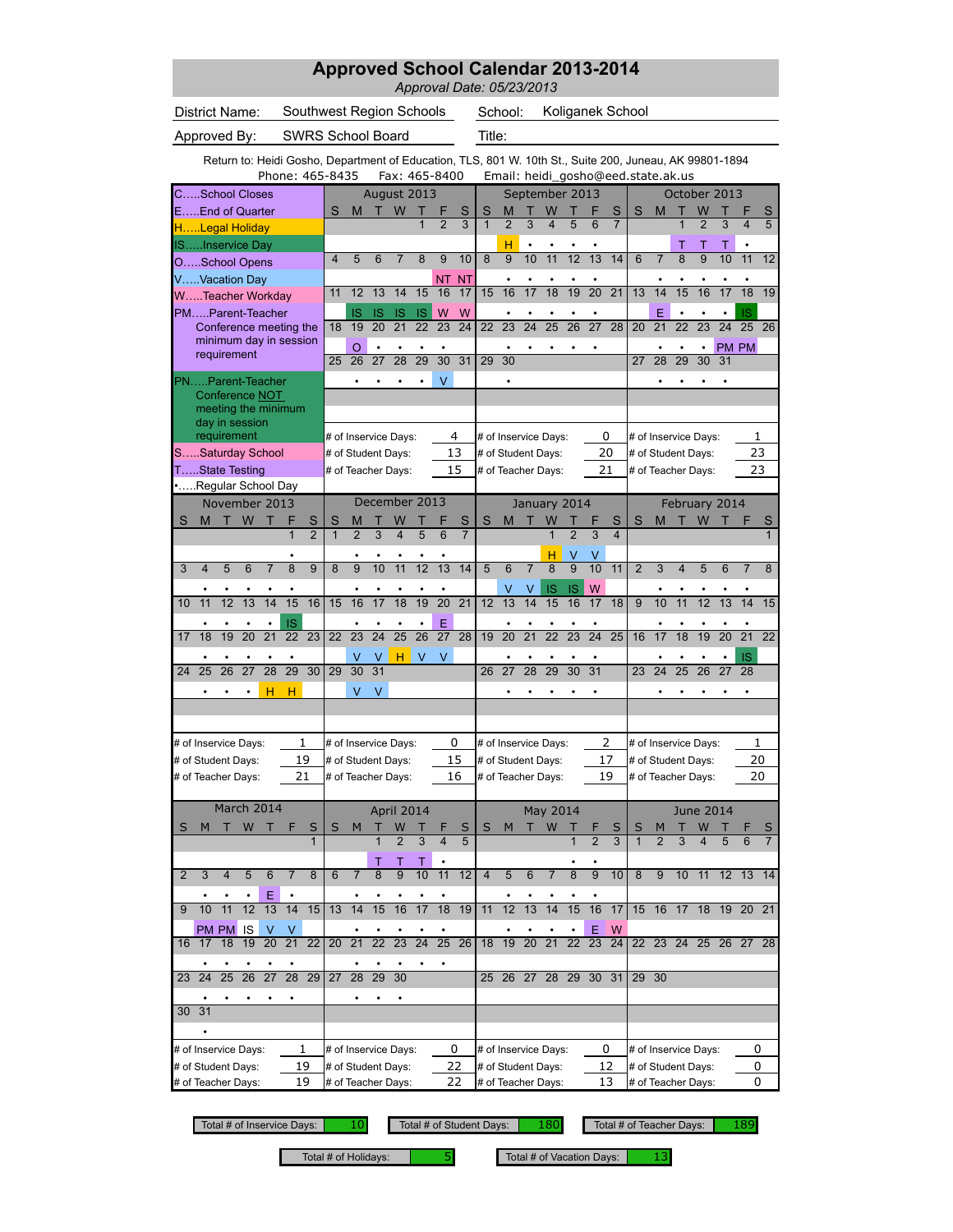|                                                                                                                            | <b>Approved School Calendar 2013-2014</b> |                                            |                 |                 |                 |                 |                 | Approval Date: 05/23/2013 |                                            |                      |                 |                 |                 |                 |                                            |                |                 |                      |                 |                         |                 |
|----------------------------------------------------------------------------------------------------------------------------|-------------------------------------------|--------------------------------------------|-----------------|-----------------|-----------------|-----------------|-----------------|---------------------------|--------------------------------------------|----------------------|-----------------|-----------------|-----------------|-----------------|--------------------------------------------|----------------|-----------------|----------------------|-----------------|-------------------------|-----------------|
| <b>District Name:</b>                                                                                                      | Southwest Region Schools                  |                                            |                 |                 |                 |                 |                 |                           | School:                                    |                      |                 |                 | Manokotak       |                 |                                            |                |                 |                      |                 |                         |                 |
| Approved By:                                                                                                               | <b>SWRS School Board</b>                  |                                            |                 |                 |                 |                 |                 | Title:                    |                                            |                      |                 |                 |                 |                 |                                            |                |                 |                      |                 |                         |                 |
| Return to: Heidi Gosho, Department of Education, TLS, 801 W. 10th St., Suite 200, Juneau, AK 99801-1894<br>Phone: 465-8435 |                                           |                                            |                 | Fax: 465-8400   |                 |                 |                 |                           |                                            |                      |                 |                 |                 |                 | Email: heidi_gosho@eed.state.ak.us         |                |                 |                      |                 |                         |                 |
| CSchool Closes                                                                                                             |                                           |                                            |                 | August 2013     |                 |                 |                 |                           |                                            |                      | September 2013  |                 |                 |                 |                                            |                |                 | October 2013         |                 |                         |                 |
| EEnd of Quarter                                                                                                            | S                                         | M                                          | т               | W               | Т               | F               | S               | S                         | M                                          |                      | W               |                 | F               | S               | S                                          | M              | т               | W                    |                 | F                       | S               |
| HLegal Holiday                                                                                                             |                                           |                                            |                 |                 | $\mathbf{1}$    | $\overline{2}$  | 3               | $\mathbf{1}$              | $\overline{2}$                             | 3                    | $\overline{4}$  | 5               | 6               | $\overline{7}$  |                                            |                | 1               | $\overline{2}$       | 3               | $\overline{\mathbf{4}}$ | 5               |
| ISInservice Day                                                                                                            | $\overline{\mathbf{4}}$                   | 5                                          | 6               | $\overline{7}$  | 8               | 9               | 10              | $\overline{8}$            | н<br>$\overline{9}$                        | 10                   | 11              | 12              | 13              | 14              | 6                                          | $\overline{7}$ | 8               | $\overline{9}$       | 10              | 11                      | 12              |
| OSchool Opens<br>VVacation Day                                                                                             |                                           |                                            |                 |                 |                 | <b>NT</b>       | <b>NT</b>       |                           | ٠                                          |                      |                 |                 |                 |                 |                                            |                |                 |                      |                 |                         |                 |
| WTeacher Workday                                                                                                           | 11                                        | 12                                         | 13              | 14              | 15              | 16              | 17              | 15                        | 16                                         | 17                   | 18              | 19              | 20              | $\overline{21}$ | 13                                         | 14             | 15              | 16                   | 17              | 18                      | 19              |
| PMParent-Teacher                                                                                                           |                                           | IS                                         | IS              | IS              | IS              | W               | W               |                           |                                            |                      |                 |                 |                 |                 |                                            | E              | $\bullet$       |                      |                 | IS                      |                 |
| Conference meeting the                                                                                                     | 18                                        | 19                                         | 20              | 21              | 22              | 23              | 24              | 22                        | 23                                         | 24                   | 25              | 26              | 27              | 28              | 20                                         | 21             | 22              | 23                   | 24              | 25                      | 26              |
| minimum day in session<br>requirement                                                                                      |                                           | $\circ$                                    |                 |                 |                 |                 |                 |                           |                                            |                      |                 |                 |                 |                 |                                            |                |                 |                      |                 | PM PM                   |                 |
|                                                                                                                            | 25                                        | 26                                         | 27              | 28              | 29              | $\overline{30}$ | 31              | 29                        | 30                                         |                      |                 |                 |                 |                 | 27                                         | 28             | 29              | 30                   | 31              |                         |                 |
| PNParent-Teacher<br>Conference NOT                                                                                         |                                           |                                            |                 |                 |                 |                 |                 |                           | ٠                                          |                      |                 |                 |                 |                 |                                            |                |                 |                      |                 |                         |                 |
| meeting the minimum                                                                                                        |                                           |                                            |                 |                 |                 |                 |                 |                           |                                            |                      |                 |                 |                 |                 |                                            |                |                 |                      |                 |                         |                 |
| day in session                                                                                                             |                                           |                                            |                 |                 |                 |                 |                 |                           |                                            |                      |                 |                 |                 |                 |                                            |                |                 |                      |                 |                         |                 |
| requirement<br>SSaturday School                                                                                            |                                           | # of Inservice Days:<br># of Student Days: |                 |                 |                 | 4               | 14              |                           | # of Inservice Days:<br># of Student Days: |                      |                 |                 | 0<br>20         |                 | # of Student Days:                         |                |                 | # of Inservice Days: |                 |                         | 1<br>23         |
| TState Testing                                                                                                             |                                           | # of Teacher Days:                         |                 |                 |                 |                 | 16              |                           | # of Teacher Days:                         |                      |                 |                 | 21              |                 |                                            |                |                 | # of Teacher Days:   |                 | 23                      |                 |
| Regular School Day                                                                                                         |                                           |                                            |                 |                 |                 |                 |                 |                           |                                            |                      |                 |                 |                 |                 |                                            |                |                 |                      |                 |                         |                 |
| November 2013                                                                                                              |                                           |                                            |                 | December 2013   |                 |                 |                 |                           |                                            |                      | January 2014    |                 |                 |                 |                                            |                |                 | February 2014        |                 |                         |                 |
| W<br>M<br>S                                                                                                                | S<br>S                                    | M                                          |                 |                 |                 |                 | S               | S                         | M                                          |                      | W               |                 |                 | S               | S                                          | M              |                 | W                    |                 |                         | S               |
| $\overline{1}$                                                                                                             | $\overline{2}$<br>$\overline{1}$          | $\overline{2}$                             | $\overline{3}$  | $\overline{4}$  | 5               | $\overline{6}$  | $\overline{7}$  |                           |                                            |                      | $\overline{1}$  | $\overline{2}$  | $\overline{3}$  | $\overline{4}$  |                                            |                |                 |                      |                 |                         | $\mathbf{1}$    |
|                                                                                                                            |                                           |                                            |                 |                 |                 |                 |                 |                           |                                            |                      | н               | V               |                 |                 |                                            |                |                 |                      |                 |                         |                 |
| 5<br>6<br>8<br>3<br>4<br>7                                                                                                 | 9<br>8                                    | 9                                          | 10              | 11              | 12              | 13              | 14              | 5                         | 6                                          | $\overline{7}$       | 8               | 9               | 10              | 11              | $\overline{2}$                             | 3              | 4               | 5                    | 6               | 7                       | 8               |
| $\overline{14}$<br>11<br>12<br>13<br>15<br>10                                                                              | 16<br>15                                  | 16                                         | 17              | $\overline{18}$ | $\overline{19}$ | $\overline{20}$ | 21              | 12                        | ٧<br>13                                    | ٧<br>$\overline{14}$ | IS<br>15        | IS<br>16        | W<br>17         | 18              | 9                                          | 10             | 11              | 12                   | 13              | 14                      | 15              |
| <b>IS</b>                                                                                                                  |                                           |                                            |                 |                 |                 | E               |                 |                           |                                            |                      |                 |                 |                 |                 |                                            |                |                 |                      |                 |                         |                 |
| 19<br>20<br>$\overline{21}$<br>$\overline{22}$<br>18<br>17                                                                 | $\overline{23}$<br>22                     | 23                                         | $\overline{24}$ | $\overline{25}$ | $\overline{26}$ | $\overline{27}$ | $\overline{28}$ | 19                        | $\overline{20}$                            | $\overline{21}$      | $\overline{22}$ | $\overline{23}$ | $\overline{24}$ | $\overline{25}$ | 16                                         | 17             | $\overline{18}$ | 19                   | $\overline{20}$ | $\overline{21}$         | $\overline{22}$ |
| ٠<br>$\bullet$<br>٠                                                                                                        |                                           | V                                          | V               | н               | V               | $\vee$          |                 |                           | $\bullet$                                  | ٠                    | ٠               | ٠               | ٠               |                 |                                            | ٠              | ٠               | ٠                    | IS              | V                       |                 |
| $\overline{27}$<br>$\overline{28}$<br>$\overline{29}$<br>26<br>25<br>24                                                    | 30<br>29                                  | 30                                         | $\overline{31}$ |                 |                 |                 |                 | 26                        | 27                                         | 28                   | 29              | 30              | $\overline{31}$ |                 | 23                                         | 24             | 25              | 26                   | 27              | 28                      |                 |
| н<br>н                                                                                                                     |                                           | $\vee$                                     | $\vee$          |                 |                 |                 |                 |                           |                                            |                      |                 |                 |                 |                 |                                            |                |                 |                      |                 |                         |                 |
|                                                                                                                            |                                           |                                            |                 |                 |                 |                 |                 |                           |                                            |                      |                 |                 |                 |                 |                                            |                |                 |                      |                 |                         |                 |
|                                                                                                                            |                                           |                                            |                 |                 |                 |                 |                 |                           |                                            |                      |                 |                 |                 |                 |                                            |                |                 |                      |                 |                         |                 |
| # of Inservice Days:<br>1<br>19<br># of Student Days:                                                                      |                                           | # of Inservice Days:<br># of Student Days: |                 |                 |                 | 0               | 15              |                           | # of Inservice Days:<br># of Student Days: |                      |                 |                 | 2<br>17         |                 | # of Inservice Days:<br># of Student Days: |                |                 |                      |                 | 1<br>19                 |                 |
| 21<br># of Teacher Days:                                                                                                   |                                           | # of Teacher Days:                         |                 |                 |                 |                 | 16              |                           | # of Teacher Days:                         |                      |                 |                 | 19              |                 |                                            |                |                 | # of Teacher Days:   |                 |                         | 19              |
|                                                                                                                            |                                           |                                            |                 |                 |                 |                 |                 |                           |                                            |                      |                 |                 |                 |                 |                                            |                |                 |                      |                 |                         |                 |
| March 2014                                                                                                                 |                                           |                                            |                 | April 2014      |                 |                 |                 |                           |                                            |                      | May 2014        |                 |                 |                 |                                            |                |                 | <b>June 2014</b>     |                 |                         |                 |
| W<br>M<br>т<br>S                                                                                                           | S<br>S                                    | M                                          |                 | W               |                 |                 | S               | S                         | M                                          |                      | W               |                 |                 | S               | S                                          | M              |                 | W                    |                 | F                       |                 |
|                                                                                                                            | $\mathbf{1}$                              |                                            |                 | $\overline{2}$  | 3               | $\overline{4}$  | 5               |                           |                                            |                      |                 | 1               | $\overline{2}$  | 3               | $\mathbf{1}$                               | $\overline{2}$ | 3               | 4                    | 5               | 6                       | $\overline{7}$  |
| 3<br>$\overline{4}$<br>5<br>6<br>$\overline{7}$<br>$\overline{2}$                                                          | 8<br>6                                    | $\overline{7}$                             | Τ<br>8          | Τ<br>9          | 10              | 11              | 12              | $\overline{4}$            | 5                                          | 6                    | $\overline{7}$  | 8               | 9               | 10              | 8                                          | 9              | 10              | $\overline{11}$      |                 | 12 13 14                |                 |
| <b>IS</b>                                                                                                                  |                                           |                                            |                 |                 |                 |                 |                 |                           |                                            |                      |                 |                 |                 |                 |                                            |                |                 |                      |                 |                         |                 |
| Е<br>14<br>10<br>12<br>13<br>11<br>9                                                                                       | 15<br>13                                  | 14                                         | 15              | 16              | 17              | 18              | 19              | 11                        | 12                                         | 13                   | 14              | 15              | 16              | 17              | 15                                         | 16             | 17              | 18                   | 19              | $20\quad21$             |                 |
| PM PM<br>$\bullet$                                                                                                         |                                           |                                            |                 |                 |                 |                 |                 |                           |                                            |                      |                 |                 | Е               | W               |                                            |                |                 |                      |                 |                         |                 |
| 18<br>19<br>17<br>20<br>21<br>16                                                                                           | 22<br>20                                  | $\overline{21}$                            | $\overline{22}$ | $\overline{23}$ | $\overline{24}$ | 25              | 26              | 18                        | 19                                         | 20                   | $\overline{21}$ | $\overline{22}$ | 23              | 24              | 22                                         | 23             | 24              | 25                   | 26              | 27 28                   |                 |
| ٠<br>٠                                                                                                                     |                                           |                                            |                 |                 | ٠               | V               |                 |                           |                                            |                      |                 |                 |                 |                 |                                            |                |                 |                      |                 |                         |                 |
| $\overline{25}$<br>$\overline{27}$<br>28<br>24<br>26<br>23                                                                 | 29<br>27                                  | 28                                         | $\overline{29}$ | 30              |                 |                 |                 |                           | 25 26 27                                   |                      | 28 29 30 31     |                 |                 |                 | 29 30                                      |                |                 |                      |                 |                         |                 |
| V                                                                                                                          |                                           |                                            |                 |                 |                 |                 |                 |                           |                                            |                      |                 |                 |                 |                 |                                            |                |                 |                      |                 |                         |                 |
| 31<br>30                                                                                                                   |                                           |                                            |                 |                 |                 |                 |                 |                           |                                            |                      |                 |                 |                 |                 |                                            |                |                 |                      |                 |                         |                 |
|                                                                                                                            |                                           |                                            |                 |                 |                 |                 |                 |                           |                                            |                      |                 |                 |                 |                 |                                            |                |                 |                      |                 |                         |                 |
| 1<br># of Inservice Days:<br>20<br># of Student Days:                                                                      |                                           | # of Inservice Days:<br># of Student Days: |                 |                 |                 | 0               | 21              |                           | # of Inservice Days:<br># of Student Days: |                      |                 |                 | 0<br>12         |                 | # of Inservice Days:                       |                |                 | # of Student Days:   |                 |                         | 0<br>0          |
| 20<br># of Teacher Days:                                                                                                   |                                           | # of Teacher Days:                         |                 |                 |                 | 21              |                 |                           | # of Teacher Days:                         |                      |                 |                 | 13              |                 |                                            |                |                 | # of Teacher Days:   |                 |                         | 0               |

Total # of Holidays:  $\begin{array}{|c|c|c|c|c|} \hline \end{array}$  Total # of Vacation Days:  $\begin{array}{|c|c|c|c|c|} \hline \end{array}$  13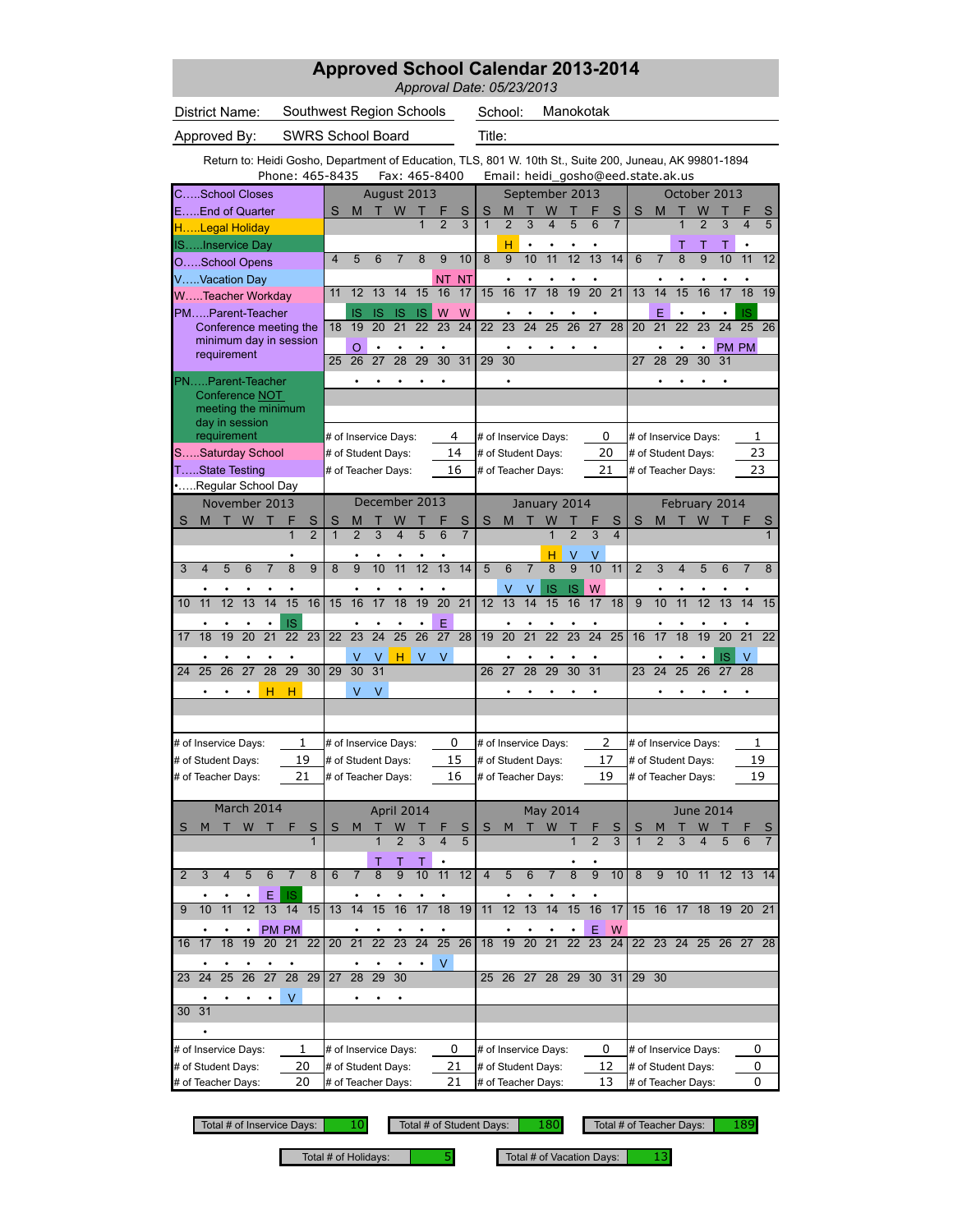|                                                                                                         |                                                       | <b>Approved School Calendar 2013-2014</b> |                 |                                    | Approval Date: 05/23/2013    |                         |                                          |                      |                                    |                 |                 |                 |                 |                |                                          |                 |                 |                         |                 |
|---------------------------------------------------------------------------------------------------------|-------------------------------------------------------|-------------------------------------------|-----------------|------------------------------------|------------------------------|-------------------------|------------------------------------------|----------------------|------------------------------------|-----------------|-----------------|-----------------|-----------------|----------------|------------------------------------------|-----------------|-----------------|-------------------------|-----------------|
| District Name:                                                                                          |                                                       | Southwest Region Schools                  |                 |                                    |                              |                         | School                                   |                      | Chief Ivan Blunka                  |                 |                 |                 |                 |                |                                          |                 |                 |                         |                 |
| Approved By:                                                                                            |                                                       | <b>SWRS School Board</b>                  |                 |                                    |                              | Title:                  |                                          |                      |                                    |                 |                 |                 |                 |                |                                          |                 |                 |                         |                 |
| Return to: Heidi Gosho, Department of Education, TLS, 801 W. 10th St., Suite 200, Juneau, AK 99801-1894 | Phone: 465-8435                                       |                                           |                 |                                    | Fax: 465-8400                |                         |                                          |                      | Email: heidi_gosho@eed.state.ak.us |                 |                 |                 |                 |                |                                          |                 |                 |                         |                 |
| <b>CSchool Closes</b>                                                                                   |                                                       |                                           | August 2013     |                                    |                              |                         |                                          |                      | September 2013                     |                 |                 |                 |                 |                | October 2013                             |                 |                 |                         |                 |
| EEnd of Quarter                                                                                         |                                                       | S<br>M                                    | т               | W<br>Т                             | F<br>S                       | S                       | M                                        |                      | W                                  | Т               | F               | S               | S               | M              | т                                        | W               |                 | F                       | S               |
| HLegal Holiday                                                                                          |                                                       |                                           |                 | 1                                  | $\overline{2}$<br>3          | $\mathbf{1}$            | $\overline{2}$                           | 3                    | $\overline{\mathbf{4}}$            | 5               | 6               | $\overline{7}$  |                 |                | $\overline{1}$                           | $\overline{2}$  | 3               | $\overline{\mathbf{4}}$ | 5               |
| ISInservice Day                                                                                         |                                                       | $\overline{4}$<br>5                       | 6               | 8<br>$\overline{7}$                | 9<br>10                      | 8                       | H<br>$\overline{9}$                      | 10                   | 11                                 | 12              | 13              | 14              | 6               | $\overline{7}$ | Τ<br>8                                   | 9               | 10              | 11                      | 12              |
| OSchool Opens<br>VVacation Day                                                                          |                                                       |                                           |                 |                                    | NT<br><b>NT</b>              |                         | ٠                                        |                      |                                    |                 |                 |                 |                 |                |                                          |                 |                 |                         |                 |
| WTeacher Workday                                                                                        |                                                       | 11<br>12                                  | 13              | 14<br>15                           | 16<br>17                     | 15                      | 16                                       | 17                   | 18                                 | 19              | $\overline{20}$ | $\overline{21}$ | 13              | 14             | 15                                       | 16              | 17              | 18                      | 19              |
| PMParent-Teacher                                                                                        |                                                       | IS                                        | IS              | IS<br>IS                           | W<br>W                       |                         |                                          |                      |                                    |                 |                 |                 |                 | E              |                                          |                 |                 | IS                      |                 |
| Conference meeting the                                                                                  |                                                       | 19<br>18                                  | 20              | 21<br>22                           | 23<br>24                     | 22                      | 23                                       | 24                   | 25                                 | 26              | 27              | 28              | 20              | 21             | 22                                       | 23              | 24              | 25                      | 26              |
| minimum day in session<br>requirement                                                                   |                                                       | $\Omega$                                  |                 |                                    |                              |                         |                                          |                      |                                    |                 |                 |                 |                 |                |                                          |                 |                 | PM PM                   |                 |
|                                                                                                         |                                                       | 25<br>26                                  | 27              | 28<br>29                           | $\overline{30}$<br>31        | 29                      | 30                                       |                      |                                    |                 |                 |                 | 27              | 28             | 29                                       | 30              | 31              |                         |                 |
| PNParent-Teacher<br>Conference NOT                                                                      |                                                       |                                           |                 |                                    |                              |                         |                                          |                      |                                    |                 |                 |                 |                 |                |                                          |                 |                 |                         |                 |
| meeting the minimum                                                                                     |                                                       |                                           |                 |                                    |                              |                         |                                          |                      |                                    |                 |                 |                 |                 |                |                                          |                 |                 |                         |                 |
| day in session                                                                                          |                                                       |                                           |                 |                                    |                              |                         |                                          |                      |                                    |                 |                 |                 |                 |                |                                          |                 |                 |                         |                 |
| requirement                                                                                             |                                                       | # of Inservice Days:                      |                 |                                    | 4<br>14                      |                         |                                          |                      | # of Inservice Days:               |                 | 0               |                 |                 |                | # of Inservice Days:                     |                 |                 | 1                       |                 |
| SSaturday School<br>TState Testing                                                                      |                                                       | # of Student Days:<br># of Teacher Days:  |                 |                                    | 16                           |                         | # of Student Days:<br># of Teacher Days: |                      |                                    |                 | 20<br>21        |                 |                 |                | # of Student Days:<br># of Teacher Days: |                 |                 | 23<br>23                |                 |
| Regular School Day                                                                                      |                                                       |                                           |                 |                                    |                              |                         |                                          |                      |                                    |                 |                 |                 |                 |                |                                          |                 |                 |                         |                 |
| November 2013                                                                                           |                                                       |                                           | December 2013   |                                    |                              |                         |                                          |                      | January 2014                       |                 |                 |                 |                 |                | February 2014                            |                 |                 |                         |                 |
| W<br>M<br>S                                                                                             | F<br>S                                                | S<br>M                                    |                 |                                    | S                            | S                       | M                                        |                      | W                                  |                 |                 | S               | S               | M              |                                          | W               |                 |                         | S               |
|                                                                                                         | $\overline{2}$<br>$\overline{1}$                      | $\overline{1}$<br>$\overline{2}$          | $\overline{3}$  | 5<br>$\overline{\mathbf{4}}$       | 6<br>$\overline{7}$          |                         |                                          |                      | $\overline{1}$                     | $\overline{2}$  | $\overline{3}$  | $\overline{4}$  |                 |                |                                          |                 |                 |                         | $\mathbf{1}$    |
|                                                                                                         |                                                       |                                           |                 |                                    |                              |                         |                                          |                      | н                                  | V               |                 |                 |                 |                |                                          |                 |                 |                         |                 |
| 5<br>6<br>3<br>4                                                                                        | 9<br>8<br>7                                           | 8<br>9                                    | 10              | 11<br>12                           | 13<br>14                     | 5                       | 6                                        | 7                    | 8                                  | 9               | 10              | 11              | $\overline{2}$  | 3              | $\overline{4}$                           | 5               | 6               | 7                       | 8               |
| $\overline{13}$<br>11<br>12                                                                             | 14<br>15<br>16                                        | 15<br>16                                  | 17              | $\overline{18}$<br>$\overline{19}$ | $\overline{20}$<br>21        | 12                      | V<br>13                                  | ٧<br>$\overline{14}$ | IS<br>15                           | IS<br>16        | W<br>17         | 18              | $\overline{9}$  | 10             | 11                                       | $\overline{12}$ | 13              | 14                      | 15              |
| 10                                                                                                      |                                                       |                                           |                 |                                    |                              |                         |                                          |                      |                                    |                 |                 |                 |                 |                |                                          |                 |                 |                         |                 |
| 19<br>$\overline{20}$<br>18<br>17                                                                       | <b>IS</b><br>$\overline{21}$<br>$\overline{23}$<br>22 | $\overline{23}$<br>22                     | $\overline{24}$ | $\overline{25}$<br>$\overline{26}$ | Ė<br>$\overline{27}$<br>28   | 19                      | $\overline{20}$                          | $\overline{21}$      | $\overline{22}$                    | $\overline{23}$ | $\overline{24}$ | $\overline{25}$ | 16              | 17             | $\overline{18}$                          | 19              | $\overline{20}$ | $\overline{21}$         | $\overline{22}$ |
| ٠<br>٠                                                                                                  | ٠                                                     | V                                         | ٧               | H<br>V                             | $\vee$                       |                         | ٠                                        | ٠                    | ٠                                  | ٠               | $\bullet$       |                 |                 | ٠              | ٠                                        | ٠               |                 | ٠                       |                 |
| $\overline{27}$<br>26<br>25<br>24                                                                       | $\overline{28}$<br>29<br>30                           | 30<br>29                                  | $\overline{31}$ |                                    |                              | 26                      | 27                                       | 28                   | 29                                 | 30              | $\overline{31}$ |                 | 23              | 24             | 25                                       | 26              | 27              | 28                      |                 |
|                                                                                                         | н<br>н                                                | $\vee$                                    | $\vee$          |                                    |                              |                         |                                          |                      |                                    |                 |                 |                 |                 |                |                                          |                 |                 |                         |                 |
|                                                                                                         |                                                       |                                           |                 |                                    |                              |                         |                                          |                      |                                    |                 |                 |                 |                 |                |                                          |                 |                 |                         |                 |
|                                                                                                         |                                                       |                                           |                 |                                    |                              |                         |                                          |                      |                                    |                 |                 |                 |                 |                |                                          |                 |                 |                         |                 |
| # of Inservice Days:                                                                                    | 1                                                     | # of Inservice Days:                      |                 |                                    | 0                            |                         |                                          |                      | # of Inservice Days:               |                 | 2               |                 |                 |                | # of Inservice Days:                     |                 |                 | 0                       |                 |
| # of Student Days:                                                                                      | 19                                                    | # of Student Days:                        |                 |                                    | 15                           |                         | # of Student Days:                       |                      |                                    |                 | 17              |                 |                 |                | # of Student Days:                       |                 |                 | 20                      |                 |
| # of Teacher Days:                                                                                      | 21                                                    | # of Teacher Days:                        |                 |                                    | 16                           |                         | # of Teacher Days:                       |                      |                                    |                 | 19              |                 |                 |                | # of Teacher Days:                       |                 |                 | 20                      |                 |
| March 2014                                                                                              |                                                       |                                           |                 | April 2014                         |                              |                         |                                          |                      | May 2014                           |                 |                 |                 |                 |                | <b>June 2014</b>                         |                 |                 |                         |                 |
| W<br>M<br>т<br>S                                                                                        | S                                                     | S<br>M                                    |                 | W                                  | S                            | S                       | M                                        |                      | W                                  |                 |                 | S               | S               | M              |                                          | W               |                 | F                       | $\mathsf{s}$    |
|                                                                                                         | $\mathbf{1}$                                          |                                           |                 | $\overline{2}$<br>3                | $\overline{\mathbf{4}}$<br>5 |                         |                                          |                      |                                    | 1               | $\overline{2}$  | 3               | $\mathbf{1}$    | $\overline{2}$ | 3                                        | 4               | 5               | 6                       | $\overline{7}$  |
|                                                                                                         |                                                       |                                           | Τ               | Τ<br>Τ                             |                              |                         |                                          |                      |                                    |                 |                 |                 |                 |                |                                          |                 |                 |                         |                 |
| $\overline{4}$<br>5<br>$\overline{2}$<br>3                                                              | 8<br>6<br>$\overline{7}$                              | $\overline{7}$<br>6                       | 8               | 10<br>9                            | 11<br>12                     | $\overline{\mathbf{4}}$ | 5                                        | 6                    | $\overline{7}$                     | 8               | 9               | 10              | 8               | 9              | 10                                       | 11              |                 | 12 13 14                |                 |
|                                                                                                         | <b>IS</b><br>Е                                        |                                           |                 |                                    |                              |                         |                                          |                      |                                    |                 |                 |                 |                 |                |                                          |                 |                 |                         |                 |
| 12<br>10<br>11<br>9                                                                                     | 14<br>13<br>15                                        | 13<br>14                                  | 15              | 16<br>17                           | 18<br>19                     | 11                      | 12                                       | 13                   | 14                                 | 15              | 16              | 17              | 15              | 16             | 17                                       | 18              | 19              | 20 21                   |                 |
| $\bullet$<br>18<br>19<br>17<br>16                                                                       | PM PM<br>$\overline{21}$<br>20<br>22                  | 21<br>20                                  | $\overline{22}$ | 23<br>24                           | IS<br>25<br>26               | 18                      | 19                                       | $\overline{20}$      | 21                                 | $\overline{22}$ | Ε<br>23         | W<br>24         | 22 <sub>2</sub> | 23             | 24                                       | 25              | 26              | 27 28                   |                 |
|                                                                                                         |                                                       |                                           |                 |                                    |                              |                         |                                          |                      |                                    |                 |                 |                 |                 |                |                                          |                 |                 |                         |                 |
| $\bullet$<br>$\overline{25}$<br>26<br>24<br>23                                                          | V<br>٧<br>27<br>28<br>29                              | V<br>27<br>28                             | 29              | ٠<br>٠<br>30                       | $\bullet$                    | 25                      |                                          |                      | 26 27 28 29 30 31                  |                 |                 |                 |                 | 29 30          |                                          |                 |                 |                         |                 |
|                                                                                                         |                                                       |                                           |                 |                                    |                              |                         |                                          |                      |                                    |                 |                 |                 |                 |                |                                          |                 |                 |                         |                 |
| 31<br>30                                                                                                |                                                       |                                           |                 |                                    |                              |                         |                                          |                      |                                    |                 |                 |                 |                 |                |                                          |                 |                 |                         |                 |
|                                                                                                         |                                                       |                                           |                 |                                    |                              |                         |                                          |                      |                                    |                 |                 |                 |                 |                |                                          |                 |                 |                         |                 |
| # of Inservice Days:                                                                                    | 1                                                     | # of Inservice Days:                      |                 |                                    | 1                            |                         |                                          |                      | # of Inservice Days:               |                 | 0               |                 |                 |                | # of Inservice Days:                     |                 |                 | 0                       |                 |
| # of Student Days:                                                                                      | 19                                                    | # of Student Days:                        |                 |                                    | 21                           |                         | # of Student Days:                       |                      |                                    |                 | 12              |                 |                 |                | # of Student Days:                       |                 |                 | 0                       |                 |
| # of Teacher Days:                                                                                      | 19                                                    | # of Teacher Days:                        |                 |                                    | 21                           |                         | # of Teacher Days:                       |                      |                                    |                 | 13              |                 |                 |                | # of Teacher Days:                       |                 |                 | 0                       |                 |

Total # of Holidays:  $\begin{vmatrix} 5 \\ 5 \end{vmatrix}$  Total # of Vacation Days:  $\begin{vmatrix} 13 \\ 13 \end{vmatrix}$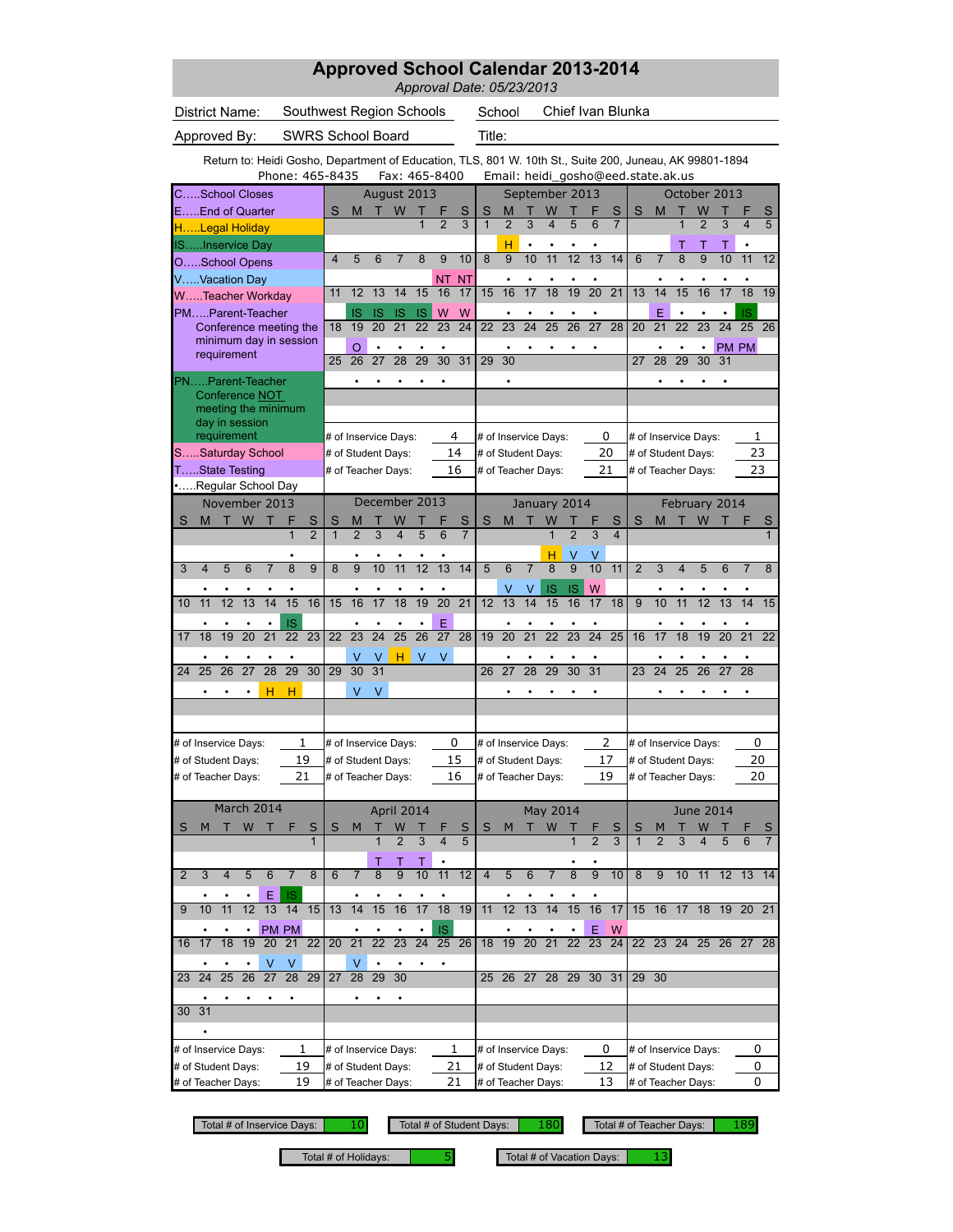|                                       |         |                 |                 |                |                 |                                                                                |                 |                    |                      |                 |                         |                 | <b>Approved School Calendar 2013-2014</b><br>Approval Date: 05/23/2013 |                      |                   |                 |                 |                      |                         |                                                                                                                                               |                |                 |                    |                 |                 |                 |
|---------------------------------------|---------|-----------------|-----------------|----------------|-----------------|--------------------------------------------------------------------------------|-----------------|--------------------|----------------------|-----------------|-------------------------|-----------------|------------------------------------------------------------------------|----------------------|-------------------|-----------------|-----------------|----------------------|-------------------------|-----------------------------------------------------------------------------------------------------------------------------------------------|----------------|-----------------|--------------------|-----------------|-----------------|-----------------|
| District Name:                        |         |                 |                 |                |                 | Southwest Region Schools                                                       |                 |                    |                      |                 |                         |                 | School:                                                                |                      |                   |                 |                 | <b>Togiak School</b> |                         |                                                                                                                                               |                |                 |                    |                 |                 |                 |
| Approved By:                          |         |                 |                 |                |                 | SWRS School Board                                                              |                 |                    |                      |                 |                         |                 | Title:                                                                 |                      |                   |                 |                 |                      |                         |                                                                                                                                               |                |                 |                    |                 |                 |                 |
|                                       |         |                 |                 |                |                 | Phone: 465-8435                                                                |                 |                    |                      |                 | Fax: 465-8400           |                 |                                                                        |                      |                   |                 |                 |                      |                         | Return to: Heidi Gosho, Department of Education, TLS, 801 W. 10th St., Suite 200, Juneau, AK 99801-1894<br>Email: heidi_gosho@eed.state.ak.us |                |                 |                    |                 |                 |                 |
| CSchool Closes                        |         |                 |                 |                |                 |                                                                                |                 |                    | August 2013          |                 |                         |                 |                                                                        |                      | September 2013    |                 |                 |                      |                         |                                                                                                                                               |                |                 | October 2013       |                 |                 |                 |
| EEnd of Quarter                       |         |                 |                 |                |                 | S                                                                              | M               | т                  | W                    | Т               | F                       | S               | S                                                                      | M                    |                   | W               | Т               | F                    | S                       | S                                                                                                                                             | M              | т               | W                  |                 | F               | S               |
| HLegal Holiday                        |         |                 |                 |                |                 |                                                                                |                 |                    |                      | 1               | $\overline{2}$          | 3               | $\mathbf{1}$                                                           | $\overline{2}$       | 3                 | 4               | 5               | 6                    | $\overline{7}$          |                                                                                                                                               |                | 1               | $\overline{2}$     | 3               | $\overline{4}$  | 5               |
| ISInservice Day                       |         |                 |                 |                |                 | $\overline{\mathbf{4}}$                                                        | 5               | 6                  | $\overline{7}$       | 8               | 9                       | 10              | 8                                                                      | н<br>$\overline{9}$  | ٠<br>10           | 11              | 12              | 13                   | 14                      | 6                                                                                                                                             | 7              | Т<br>8          | 9                  | 10              | $\bullet$<br>11 | 12              |
| OSchool Opens                         |         |                 |                 |                |                 |                                                                                |                 |                    |                      |                 |                         |                 |                                                                        | ٠                    |                   |                 |                 |                      |                         |                                                                                                                                               |                |                 |                    |                 |                 |                 |
| VVacation Day<br>WTeacher Workday     |         |                 |                 |                |                 | 11                                                                             | 12              | 13                 | 14                   | 15              | NT<br>16                | <b>NT</b><br>17 | 15                                                                     | 16                   | 17                | 18              | 19              | 20                   | $\overline{21}$         | 13                                                                                                                                            | 14             | 15              | 16                 | 17              | 18              | 19              |
| PMParent-Teacher                      |         |                 |                 |                |                 |                                                                                | <b>IS</b>       | IS                 | IS                   | IS              | W                       | W               |                                                                        | $\bullet$            |                   |                 |                 |                      |                         |                                                                                                                                               | E              | $\bullet$       | $\bullet$          |                 | IS              |                 |
| Conference meeting the                |         |                 |                 |                |                 | 18                                                                             | 19              | 20                 | 21                   | 22              | 23                      | 24              | 22                                                                     | 23                   | 24                | 25              | 26              | 27                   | 28                      | 20                                                                                                                                            | 21             | 22              | 23                 | 24              | 25              | 26              |
| minimum day in session                |         |                 |                 |                |                 |                                                                                | $\circ$         |                    |                      |                 |                         |                 |                                                                        |                      |                   |                 |                 |                      |                         |                                                                                                                                               |                |                 |                    |                 | PM PM           |                 |
| requirement                           |         |                 |                 |                |                 | 25                                                                             | 26              | 27                 | 28                   | 29              | $\overline{30}$         | 31              | 29                                                                     | 30                   |                   |                 |                 |                      |                         | 27                                                                                                                                            | 28             | 29              | 30                 | 31              |                 |                 |
| PNParent-Teacher                      |         |                 |                 |                |                 |                                                                                |                 |                    |                      |                 |                         |                 |                                                                        |                      |                   |                 |                 |                      |                         |                                                                                                                                               |                |                 |                    |                 |                 |                 |
| Conference NOT                        |         |                 |                 |                |                 |                                                                                |                 |                    |                      |                 |                         |                 |                                                                        |                      |                   |                 |                 |                      |                         |                                                                                                                                               |                |                 |                    |                 |                 |                 |
| meeting the minimum<br>day in session |         |                 |                 |                |                 |                                                                                |                 |                    |                      |                 |                         |                 |                                                                        |                      |                   |                 |                 |                      |                         |                                                                                                                                               |                |                 |                    |                 |                 |                 |
| requirement                           |         |                 |                 |                |                 | 4<br>0<br># of Inservice Days:<br># of Inservice Days:<br># of Inservice Days: |                 |                    |                      |                 |                         |                 |                                                                        |                      |                   |                 |                 |                      |                         | 1                                                                                                                                             |                |                 |                    |                 |                 |                 |
| SSaturday School                      |         |                 |                 |                |                 | 20<br>14<br># of Student Days:<br># of Student Days:<br># of Student Days:     |                 |                    |                      |                 |                         |                 |                                                                        |                      |                   |                 |                 |                      |                         |                                                                                                                                               | 23             |                 |                    |                 |                 |                 |
| TState Testing                        |         |                 |                 |                |                 | 16<br># of Teacher Days:<br>21<br># of Teacher Days:                           |                 |                    |                      |                 |                         |                 |                                                                        |                      |                   |                 |                 |                      |                         | # of Teacher Days:                                                                                                                            |                | 23              |                    |                 |                 |                 |
| Regular School Day                    |         |                 |                 |                |                 |                                                                                |                 |                    |                      |                 |                         |                 |                                                                        |                      |                   |                 |                 |                      |                         |                                                                                                                                               |                |                 |                    |                 |                 |                 |
|                                       |         |                 | November 2013   |                |                 |                                                                                |                 |                    | December 2013        |                 |                         |                 |                                                                        |                      | January 2014      |                 |                 |                      |                         |                                                                                                                                               |                |                 | February 2014      |                 |                 |                 |
| M<br>S                                |         | W               |                 | F              | S               | S                                                                              | M               |                    |                      |                 |                         | S               | S                                                                      | M                    |                   | W               |                 |                      | S                       | S                                                                                                                                             | M              |                 | W                  |                 |                 | S               |
|                                       |         |                 |                 | $\mathbf{1}$   | $\overline{2}$  | $\overline{1}$                                                                 | $\overline{2}$  | $\overline{3}$     | 4                    | 5               | $\overline{6}$          | $\overline{7}$  |                                                                        |                      |                   | $\overline{1}$  | $\overline{2}$  | $\overline{3}$       | $\overline{\mathbf{4}}$ |                                                                                                                                               |                |                 |                    |                 |                 | 1               |
|                                       |         |                 |                 |                | 9               |                                                                                |                 |                    |                      |                 |                         |                 |                                                                        |                      |                   | н<br>8          | V<br>9          | v<br>10              |                         | $\overline{2}$                                                                                                                                |                |                 |                    |                 |                 |                 |
| 3<br>4                                | 5       | 6               | 7               | 8              |                 | 8                                                                              | 9               | 10                 | 11                   | 12              | 13                      | 14              | 5                                                                      | 6                    | 7                 |                 |                 |                      | 11                      |                                                                                                                                               | 3              | $\overline{4}$  | 5                  | 6               | 7               | 8               |
| 11<br>10                              | 12      | 13              | 14              | 15             | 16              | 15                                                                             | 16              | 17                 | $\overline{18}$      | 19              | $\overline{20}$         | 21              | 12                                                                     | ٧<br>13              | ٧<br>14           | IS<br>15        | IS<br>16        | W<br>17              | 18                      | 9                                                                                                                                             | 10             | 11              | $\overline{12}$    | 13              | $\overline{14}$ | 15              |
|                                       |         |                 |                 |                |                 |                                                                                |                 |                    |                      |                 |                         |                 |                                                                        |                      |                   |                 |                 |                      |                         |                                                                                                                                               |                |                 |                    |                 |                 |                 |
| 18<br>17                              | 19      | $\overline{20}$ | $\overline{21}$ | IS<br>22       | $\overline{23}$ | 22                                                                             | $\overline{23}$ | $\overline{24}$    | $\overline{25}$      | $\overline{26}$ | Ė<br>$\overline{27}$    | 28              | 19                                                                     | $\overline{20}$      | $\overline{21}$   | $\overline{22}$ | $\overline{23}$ | $\overline{24}$      | $\overline{25}$         | 16                                                                                                                                            | 17             | $\overline{18}$ | 19                 | $\overline{20}$ | IS<br>21        | $\overline{22}$ |
|                                       |         | ٠               | ٠               | $\bullet$      |                 |                                                                                | V               | ٧                  | H                    | V               | $\vee$                  |                 |                                                                        | ٠                    | ٠                 | ٠               | ٠               | $\bullet$            |                         |                                                                                                                                               | ٠              | ٠               | ٠                  |                 | ٠               |                 |
| 25<br>24                              | 26      | $\overline{27}$ | $\overline{28}$ | 29             | 30              | 29                                                                             | 30              | $\overline{31}$    |                      |                 |                         |                 | 26                                                                     | 27                   | 28                | 29              | 30              | 31                   |                         | 23                                                                                                                                            | 24             | 25              | 26                 | 27              | 28              |                 |
|                                       |         |                 | н               | н              |                 |                                                                                | V               | V                  |                      |                 |                         |                 |                                                                        |                      |                   |                 |                 |                      |                         |                                                                                                                                               |                |                 |                    |                 |                 |                 |
|                                       |         |                 |                 |                |                 |                                                                                |                 |                    |                      |                 |                         |                 |                                                                        |                      |                   |                 |                 |                      |                         |                                                                                                                                               |                |                 |                    |                 |                 |                 |
|                                       |         |                 |                 |                |                 |                                                                                |                 |                    |                      |                 |                         |                 |                                                                        |                      |                   |                 |                 |                      |                         |                                                                                                                                               |                |                 |                    |                 |                 |                 |
| # of Inservice Days:                  |         |                 |                 | 1              |                 |                                                                                |                 |                    | # of Inservice Days: |                 | 0                       |                 |                                                                        | # of Inservice Days: |                   |                 |                 | 2                    |                         | # of Inservice Days:                                                                                                                          |                |                 |                    |                 | 1               |                 |
| # of Student Days:                    |         |                 |                 | 19             |                 |                                                                                |                 | # of Student Days: |                      |                 |                         | 15              |                                                                        | # of Student Days:   |                   |                 |                 | 17                   |                         | # of Student Days:                                                                                                                            |                |                 |                    |                 | 20              |                 |
| # of Teacher Days:                    |         |                 |                 | 21             |                 |                                                                                |                 |                    | # of Teacher Days:   |                 |                         | 16              |                                                                        | # of Teacher Days:   |                   |                 |                 | 19                   |                         |                                                                                                                                               |                |                 | # of Teacher Days: |                 | 20              |                 |
|                                       |         |                 |                 |                |                 |                                                                                |                 |                    |                      |                 |                         |                 |                                                                        |                      |                   |                 |                 |                      |                         |                                                                                                                                               |                |                 |                    |                 |                 |                 |
|                                       |         |                 | March 2014      |                |                 |                                                                                |                 |                    | April 2014           |                 |                         |                 |                                                                        |                      |                   | May 2014        |                 |                      |                         |                                                                                                                                               |                |                 | <b>June 2014</b>   |                 |                 |                 |
| M<br>S                                |         | W               |                 | F              | S               | S                                                                              | M               |                    | W                    |                 |                         | S               | S                                                                      | M                    |                   | W               |                 |                      | S                       | S                                                                                                                                             | M              |                 | W                  |                 | ۴               |                 |
|                                       |         |                 |                 |                | $\mathbf{1}$    |                                                                                |                 |                    | $\overline{2}$       | 3               | $\overline{\mathbf{4}}$ | 5               |                                                                        |                      |                   |                 | 1               | $\overline{2}$       | 3                       | $\mathbf{1}$                                                                                                                                  | $\overline{2}$ | 3               | 4                  | 5               | 6               | $\overline{7}$  |
| 3<br>2                                | 4       | 5               | 6               | $\overline{7}$ | 8               | 6                                                                              | $\overline{7}$  | Τ<br>8             | Τ<br>9               | Τ<br>10         | 11                      | 12              | $\overline{\mathbf{4}}$                                                | 5                    | 6                 | $\overline{7}$  | 8               | 9                    | 10                      | 8                                                                                                                                             | 9              | 10              | 11                 |                 | 12 13 14        |                 |
|                                       |         |                 |                 |                |                 |                                                                                |                 |                    |                      |                 |                         |                 |                                                                        |                      |                   |                 |                 |                      |                         |                                                                                                                                               |                |                 |                    |                 |                 |                 |
| 10<br>9                               | 11      | 12              | Е<br>13         | IS.<br>14      | 15              | 13                                                                             | 14              | 15                 | 16                   | 17              | 18                      | 19              | 11                                                                     | 12                   | 13                | 14              | 15              | 16                   | 17                      | 15                                                                                                                                            | 16             | 17              | 18                 | 19              | 20 21           |                 |
| V                                     |         |                 | PM PM           |                |                 |                                                                                |                 |                    |                      |                 |                         |                 |                                                                        |                      |                   |                 |                 | Ε                    | W                       |                                                                                                                                               |                |                 |                    |                 |                 |                 |
| 17<br>16                              | V<br>18 | V<br>19         | 20              | 21             | 22              | 20                                                                             | 21              | $\overline{22}$    | 23                   | 24              | 25                      | 26              | 18                                                                     | 19                   | $\overline{20}$   | 21              | $\overline{22}$ | 23                   | 24                      | 22 <sub>2</sub>                                                                                                                               | 23             | 24              | 25                 | 26              | 27              | 28              |
|                                       |         |                 |                 |                |                 |                                                                                |                 |                    |                      |                 | ٠                       |                 |                                                                        |                      |                   |                 |                 |                      |                         |                                                                                                                                               |                |                 |                    |                 |                 |                 |
| 24<br>23                              | 25      | 26              | 27              | 28 29          |                 | 27                                                                             | $\overline{28}$ | $\overline{29}$    | 30                   |                 |                         |                 | 25                                                                     |                      | 26 27 28 29 30 31 |                 |                 |                      |                         | 29 30                                                                                                                                         |                |                 |                    |                 |                 |                 |
|                                       |         |                 |                 |                |                 |                                                                                |                 |                    |                      |                 |                         |                 |                                                                        |                      |                   |                 |                 |                      |                         |                                                                                                                                               |                |                 |                    |                 |                 |                 |
| 31<br>30                              |         |                 |                 |                |                 |                                                                                |                 |                    |                      |                 |                         |                 |                                                                        |                      |                   |                 |                 |                      |                         |                                                                                                                                               |                |                 |                    |                 |                 |                 |
|                                       |         |                 |                 |                |                 |                                                                                |                 |                    |                      |                 |                         |                 |                                                                        |                      |                   |                 |                 |                      |                         |                                                                                                                                               |                |                 |                    |                 |                 |                 |
| # of Inservice Days:                  |         |                 |                 | 1              |                 |                                                                                |                 |                    | # of Inservice Days: |                 |                         | 0               |                                                                        | # of Inservice Days: |                   |                 |                 | 0                    |                         | # of Inservice Days:                                                                                                                          |                |                 |                    |                 | 0               |                 |
| # of Student Days:                    |         |                 |                 |                | 18              |                                                                                |                 | # of Student Days: |                      |                 | 22                      |                 |                                                                        | # of Student Days:   |                   |                 |                 | 12                   |                         |                                                                                                                                               |                |                 | # of Student Days: |                 | 0               |                 |
| # of Teacher Days:                    |         |                 |                 |                | 18              |                                                                                |                 | # of Teacher Days: |                      |                 |                         | 22              |                                                                        | # of Teacher Days:   |                   |                 |                 | 13                   |                         |                                                                                                                                               |                |                 | # of Teacher Days: |                 | 0               |                 |

Total # of Inservice Days: 10 Total # of Student Days: 180 Total # of Teacher Days: 189

Total # of Holidays:  $\begin{vmatrix} 5 \\ 5 \end{vmatrix}$  Total # of Vacation Days:  $\begin{vmatrix} 13 \\ 13 \end{vmatrix}$